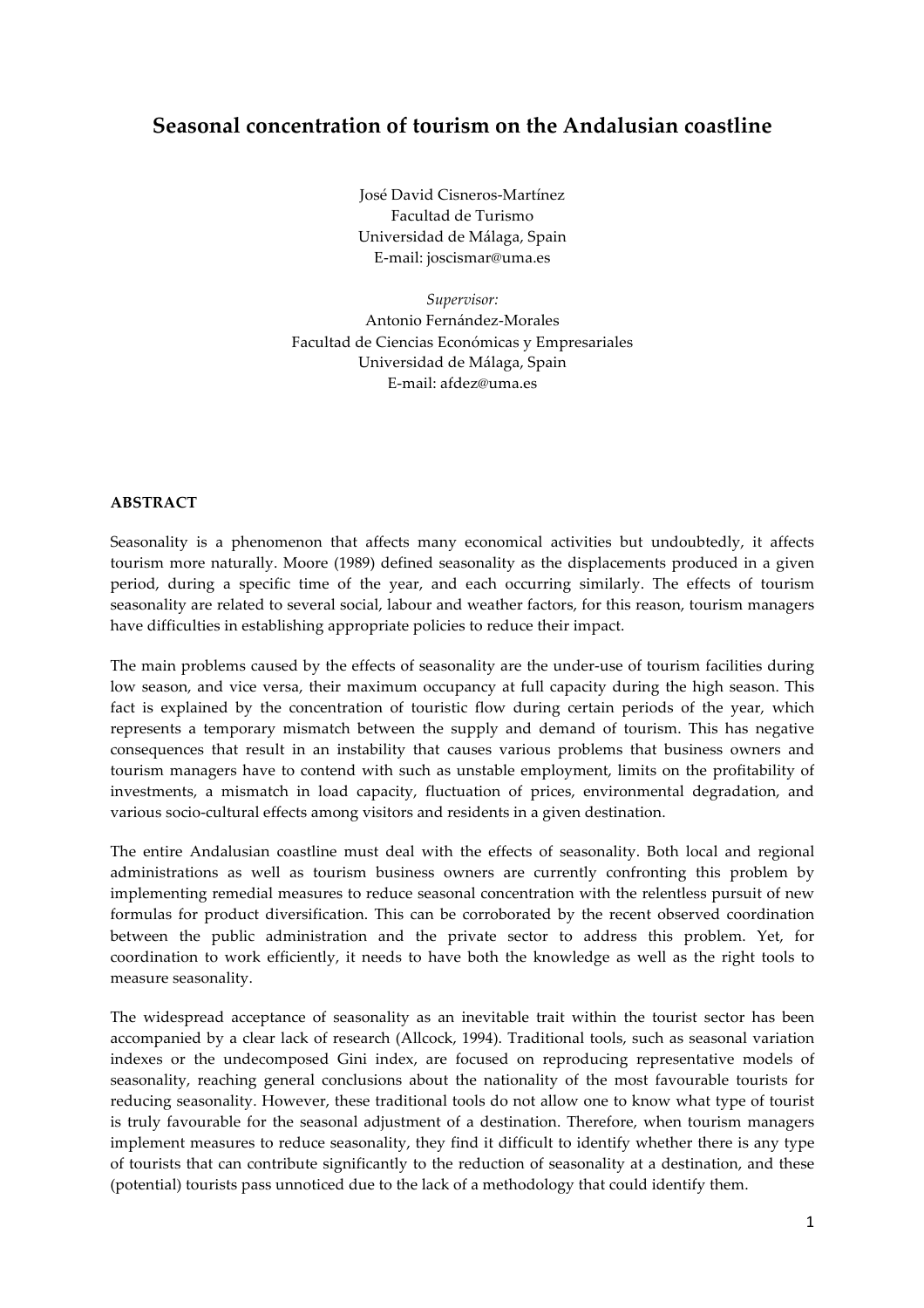The methodology used in this thesis is proposed as a control and monitoring measure which tourism managers may use in destinations with a high seasonal concentration. Specifically, it has been applied in the Andalusian coastline, characterised by its high seasonality in the summer months, with the main purpose of quantitatively checking whether certain tourist segments can help reduce tourism seasonality. The additive decomposition of the Gini index will provide information about the contribution of each tourist segment to the total seasonal concentration. Furthermore, by obtaining the measures of the relative marginal effects (RME) it is possible to identify to what extent a particular tourist segment can contribute in the reduction of seasonal concentration on the Andalusian coastline. Likewise, analysing the evolution of RMEs throughout the period of study, especially in the last year analysed, tourism managers could tailor tourism policies designed to alleviate seasonal concentration annually, anticipating each year how it will contribute to an increase of a type of tourist in the reduction of the overall Gini index that had previously been used to measure the degree of seasonal concentration.!

The Gini index is a measure that has traditionally been used to measure the concentration of wealth in a particular country or area, but also in measuring the seasonal concentration of tourism (Cuccia  $&$ Rizzo, 2011; De Cantis, Ferrante & Vaccina, 2011; Fernández-Morales & Mayorga Toledano, 2008; Halpern, 2011; Lundtorp, 2001; Martín Martín, Jiménez Aguilera, & Molina Moreno, 2014; Rosselló Nadal, Riera Font & Sansó Rosselló, 2004; Sutcliffe & Sinclair, 1980; Tsitouras, 2004; Yacoumis, 1980). Furthermore, the additive decomposition of the Gini index was first used in the area of tourism research to measure the concentration of hotel demand on the Costa del Sol (Fernández-Morales & Mayorga Toledano, 2008). Later, it was used to investigate the seasonal concentration demand of Spanish airports passengers. (Halpern, 2011).

We use the additive decomposition proposed by Lerman and Yitzaki's (1985). This decomposition, as pointed out by Fernández-Morales and Mayorga-Toledano (2008), facilitates the estimation of the marginal effects produced by a given variation in some of the components analysed in the overall Gini index. For a monthly series with K additive components  $Y = Y^1 + Y^2 + \cdots + Y^K$ , the relative marginal effect (RME) quantifies, in relative terms, how much the overall Gini index increases or decreases when a small relative increase  $e^{k}$  (equally distributed throughout the year) occurs in component k. It can be calculated as follows:

$$
RME_k = \frac{\partial G}{\partial e^k} \frac{1}{G} = S_k \left( \frac{R_k G_k}{G} - 1 \right) \tag{1}
$$

and  $R_k$  represents the Gini correlation between  $Y^k$  and Y. This decomposition can be a very useful tool where G<sub>k</sub> is the annual Gini index of k, S<sub>k</sub> is the annual participation of  $Y^k$  in the annual value of Y, for tourism managers who establish measures to reduce seasonality (Cisneros-Martínez & Fernández-Morales, 2013).

In a first application, the impact of seasonality on the Andalusian coastline was analysed using the travellers staying in hotels of different categories in all the coasts of Andalusia as unit of measurement, distinguishing between domestic and foreigners. These data came from the monthly variables between January 1999 and December 2011 of the Hotel Occupancy Survey 'Encuesta de Ocupación Hotelera' provided by the (National Statistics Institute 'Instituto Nacional de Estadística' [INE], 2011). This choice was motivated by the predominance of the hotel as the most relevant type of demand for tourist accommodation on the Andalusian coastline. In 2011, 85,7% of tourists who visited this coastline destination, stayed in hotels (INE, 2011). Furthermore, to identify cultural tourists, we raised the hypothesis that these travellers could be grouped into tourist segments according to their main travel motivation: sun and sand segment (weather and beach); cultural segment (popular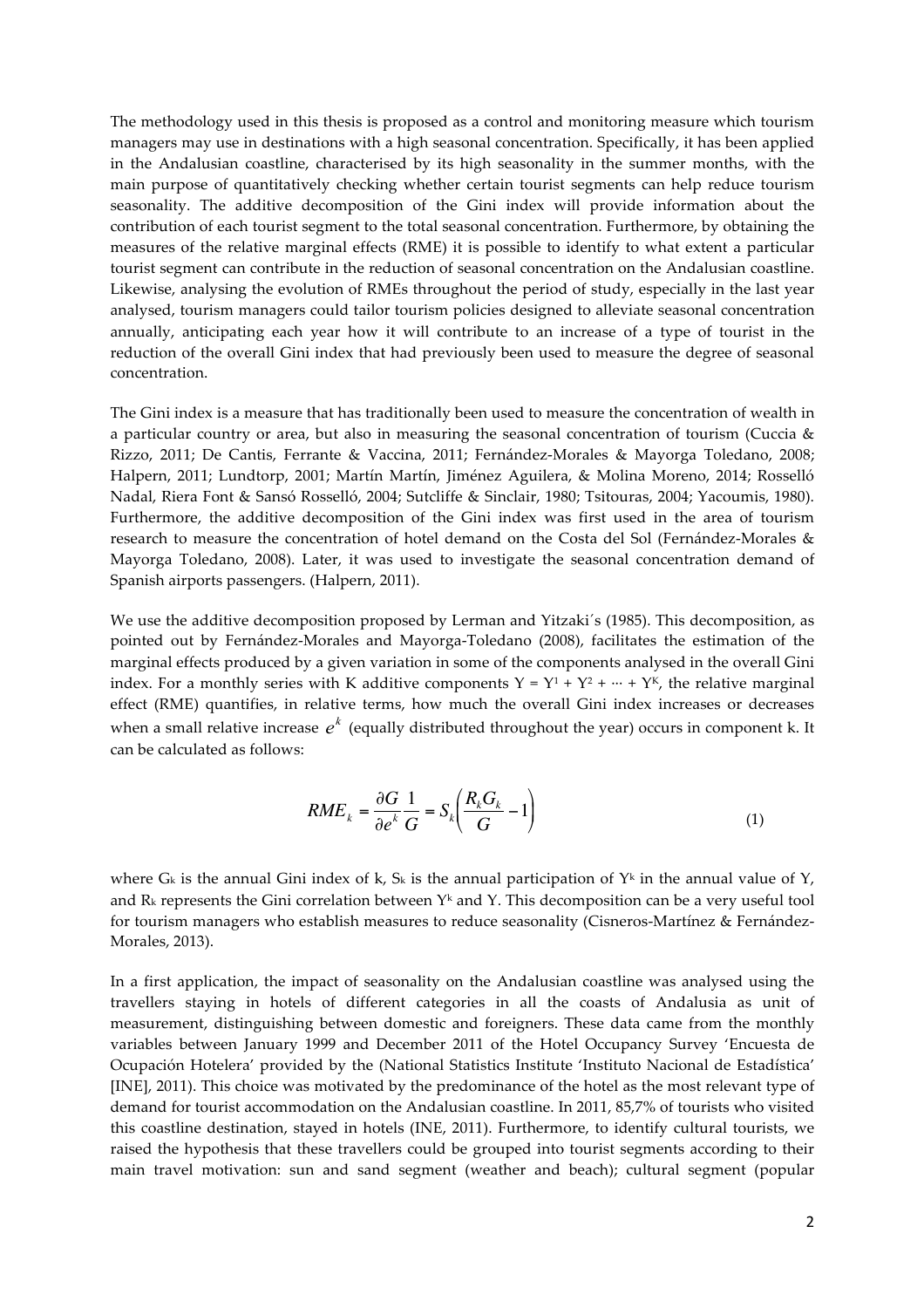festivals and folklore, and visiting monuments) and other segments (prices, nature and rural tourism, visiting family and friends, sports, etc.). These data were provided by the headquarters of the public company Turismo Andaluz (Sistema de Análisis y Estadísticas del Turismo en Andalucía, 2011).

During the first application of the methodology, which is the first part of this thesis, it was found that seasonal patterns and the consequent degree of seasonal concentration in the analysed segments differed significantly when they were studied with a higher level of disaggregation, showing that using an adequate level of disaggregation is essential to the approach taken with policies against seasonality. Specifically, tourists were classified by origin (domestic and foreign), by tourist segment (sun and sand, cultural and other segments) and by coastal area visited. As a result, the cultural segment was the most favourable for deseasonalisation, especially within domestic tourists, since with foreigners the same deseasonalising effect was not present in all the coasts analysed (Cisneros-Martínez & Fernández-Morales, 2013).

In a second application, which we are investigating at present and will also be an integral part of this thesis, we are studying the impact of seasonality in the Andalusian coastline, but in this case, we are analysing the passengers arriving at Andalusian airport and we are distinguishing domestic and foreigners passengers. These data come from the available monthly series provided by the (Spanish Airports and Air Navigation 'Spanish Airports Air Navigation' [AENA], 2013). The selection of the passenger as a unit of measure of seasonal concentration has been considered appropriate since 81% of foreign and 16.1% of domestic tourists visiting Andalucía in 2012, used the plane as a mode of transport. Moreover, it has been estimated that in 2012 about 13.1 million tourists visited the Andalusian coastline, constituting 60% of the tourists visiting Andalucía (Consejería de Turismo, Comercio y Deporte [CTCYD], 2012).

In this second application, we are also analysing whether the low-cost airlines can contribute to the reduction of seasonal concentration on the Andalusian coastline. For the identification of the low costairlines, we have adopted the criteria provided by the Annual Reports of Low Cost Airlines 'Informes Anuales de Compañías de Bajo Coste' developed since 2003 by the (Institute of Tourism Studies 'Instituto de Estudios Turísticos' [IET], 2013). In 2012, 76.7% of passengers visiting Andalucía used low-cost airlines; while, 78% of foreign tourists visiting the coast of Andalusia used a plane as a means of transport (CTCYD, 2012). Therefore, we consider the passengers who use low-cost airlines as an important segment of tourists to analyse the impact they have on seasonal concentration on this coastline. This work also uses an appropriate level of disaggregation, classifying passengers by origin (domestic and foreign), by type of airline used (traditional and low-cost) and by airport used.

The expected results of this thesis can contribute to a deeper understanding of seasonality on the Andalusian coastline. It will also provide tourism managers with additional information about what type of tourists they should direct their catchment policies, as long as their purpose is to reduce the seasonality in a tourist destination.

## **Grants**

Programa de FPU del Ministerio de Educación. Spain. Universidad de Málaga. Campus de Excelencia Internacional Andalucía Tech. Spain.

## **References(**

Allcock, J. B. (1994). Seasonality. In S. F. Witt & L. Moutinho (Eds.), *Tourism marketing and management* handbook (pp. 86–92). Cambridge: Prentice Hall.